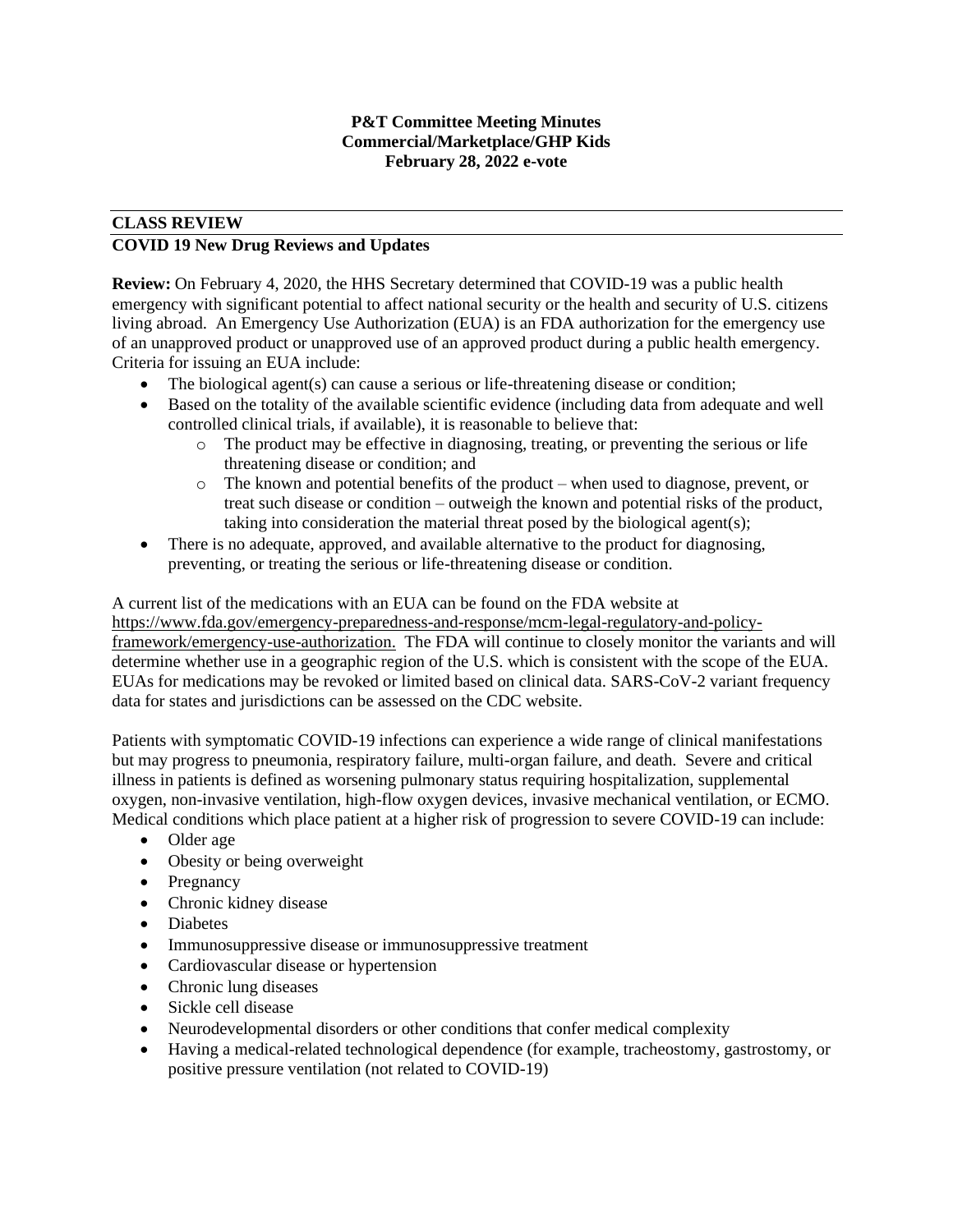| <b>Trade Name/</b>                                              | <b>Generic Name</b> | <b>Mechanism of</b> | <b>EUA/FDA Approved Indication</b>                                                                                                                                                                                                                                                                                                                                                                                                                                                                                                                                                                                                                                                                                                                                                                                                                                                                                                                                                                                                                                                                                                                                                                                                                                                                                                                                                                                                                                          |  |  |  |
|-----------------------------------------------------------------|---------------------|---------------------|-----------------------------------------------------------------------------------------------------------------------------------------------------------------------------------------------------------------------------------------------------------------------------------------------------------------------------------------------------------------------------------------------------------------------------------------------------------------------------------------------------------------------------------------------------------------------------------------------------------------------------------------------------------------------------------------------------------------------------------------------------------------------------------------------------------------------------------------------------------------------------------------------------------------------------------------------------------------------------------------------------------------------------------------------------------------------------------------------------------------------------------------------------------------------------------------------------------------------------------------------------------------------------------------------------------------------------------------------------------------------------------------------------------------------------------------------------------------------------|--|--|--|
| Manufacturer/                                                   |                     | <b>Action</b>       |                                                                                                                                                                                                                                                                                                                                                                                                                                                                                                                                                                                                                                                                                                                                                                                                                                                                                                                                                                                                                                                                                                                                                                                                                                                                                                                                                                                                                                                                             |  |  |  |
| <b>Benefit Type</b>                                             |                     |                     |                                                                                                                                                                                                                                                                                                                                                                                                                                                                                                                                                                                                                                                                                                                                                                                                                                                                                                                                                                                                                                                                                                                                                                                                                                                                                                                                                                                                                                                                             |  |  |  |
| <b>Emergency Use Authorizations</b>                             |                     |                     |                                                                                                                                                                                                                                                                                                                                                                                                                                                                                                                                                                                                                                                                                                                                                                                                                                                                                                                                                                                                                                                                                                                                                                                                                                                                                                                                                                                                                                                                             |  |  |  |
| Sotrovimab<br>GlaxoSmithKline<br><b>Medical Benefit</b>         |                     | Monoclonal antibody | For the treatment of mild to moderate COVID-19 in adults and pediatric patients<br>$\bullet$<br>(12 years and older weighing at least 40 kg) with positive results of direct<br>SARS-CoV-2 viral testing and who are at a high-risk of progression to severe<br>COVID-19, including hospitalization or death<br>Limitations: Sotrovimab is not authorizaed for use in patients:<br>Who are hospitalized due to COVID-19 OR<br>Who require oxygen therapy due to COVID-19 OR<br>Who require an increase in baseline oxygen flow rate due to COVID-19 (in<br>those on chronic oxygen therapy due to underlying non-COVID-19 related<br>comorbidity)                                                                                                                                                                                                                                                                                                                                                                                                                                                                                                                                                                                                                                                                                                                                                                                                                           |  |  |  |
| Bebtelovimab<br>Eli Lilly and Company<br><b>Medical Benefit</b> |                     | Monoclonal antibody | For the treatment of mild-to-moderate coronavirus disease 2019 (COVID-19) in<br>adults and pediatric patients (12 years of age and older weighing at least 40 kg):<br>with positive results of direct SARS-CoV-2 viral testing, and<br>who are at high risk for progression to severe COVID-19, including<br>hospitalization or death, and<br>for whom alternative COVID-19 treatment options approved or<br>authorized by FDA are not accessible or clinically appropriate.<br>Limitations:<br>Bebtelovimab is not authorized for treatment of mild-to-moderate COVID-<br>19 in geographic regions where infection is likely to have been caused by a<br>non-susceptible SARS-CoV-2 variant based on available information<br>including variant susceptibility to this drug and regional variant frequency.<br>o FDA's determination and any updates will be available at:<br>https://www.fda.gov/emergency-preparedness-and-response/mcm-<br>legal-regulatory-and-policy-framework/emergency-use-<br>authorization#coviddrugs.<br>Bebtelovimab is not authorized for use in patients, who:<br>are hospitalized due to COVID-19, OR<br>$\circ$<br>require oxygen therapy and/or respiratory support due to COVID-<br>$\circ$<br>19, OR<br>require an increase in baseline oxygen flow rate and/or respiratory<br>$\circ$<br>support due to COVID-19 and are on chronic oxygen therapy<br>and/or respiratory support due to underlying non-COVID-19 related<br>comorbidity. |  |  |  |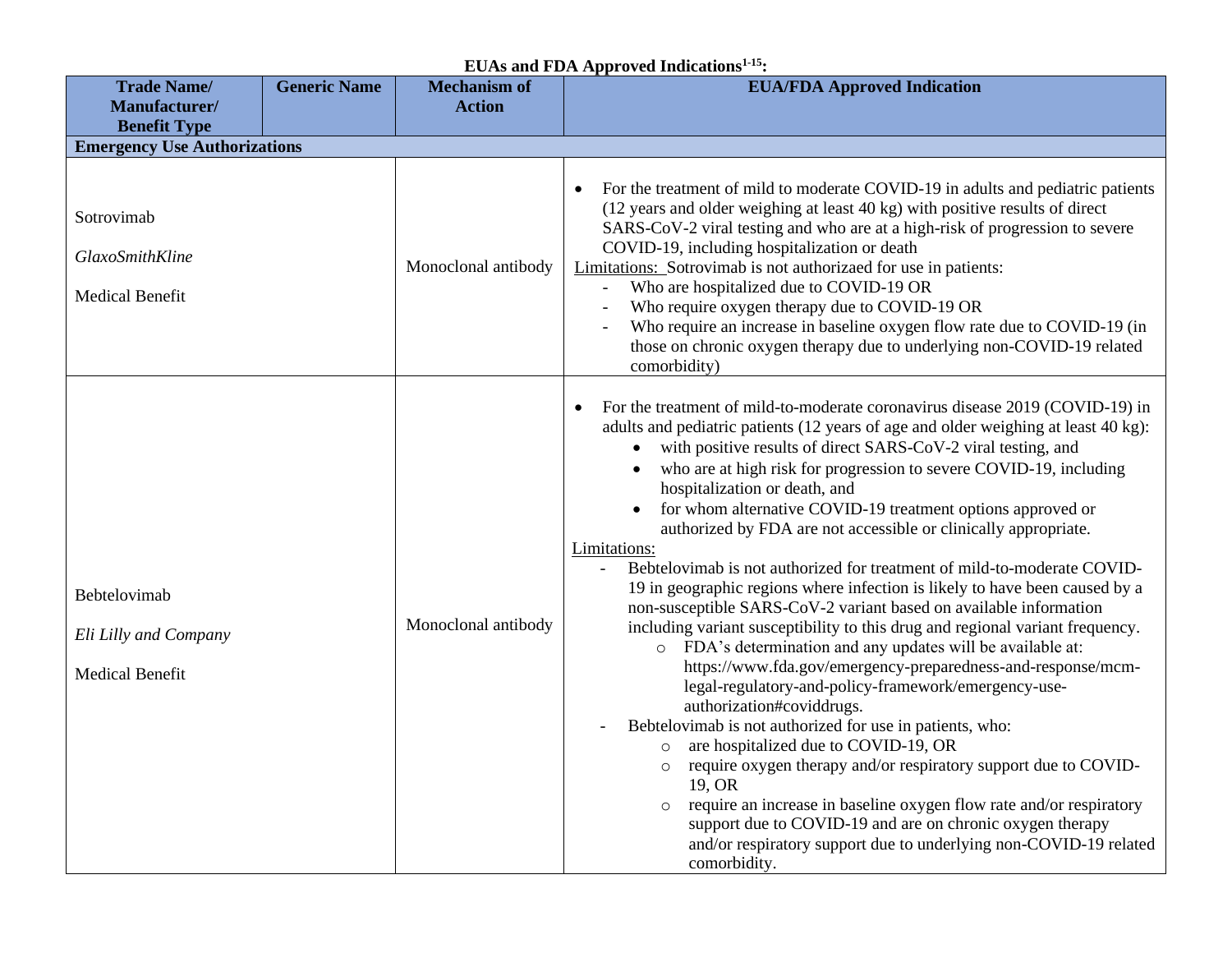| Paxlovid<br>Pfizer Inc.<br>Pharmacy Benefit                                    | nirmatrelvir co-<br>packaged with<br>ritonavir | Nirmatrelvir - SARS-<br>CoV-2 main protease<br>(Mpro) inhibitor<br>Ritonavir - HIV-1<br>protease inhibitor and<br>CYP3A inhibitor<br>(inhibits metabolism<br>of nirmaltrelvir) | For the treatment of mild to moderate COVID-19 in adults and pediatric patients<br>$\bullet$<br>(12 years and older weighing at least 40 kg) with positive results of direct<br>SARS-CoV-2 viral testing and who are at a high-risk of progression to severe<br>COVID-19, including hospitalization or death<br>Limitations:<br>Paxlovid is not authorized for initiation of treatment in patients requiring<br>$\equiv$<br>hospitalization due to severe or critical COVID-19<br>Paxlovid is not authorized for pre-exposure or post-exposure prophylaxis for<br>$\blacksquare$<br>prevention of COVID-19<br>Paxolovid is not authorized for use for longer than 5 days                                                                                                                                                                                                                                                                                                                                                                   |
|--------------------------------------------------------------------------------|------------------------------------------------|--------------------------------------------------------------------------------------------------------------------------------------------------------------------------------|--------------------------------------------------------------------------------------------------------------------------------------------------------------------------------------------------------------------------------------------------------------------------------------------------------------------------------------------------------------------------------------------------------------------------------------------------------------------------------------------------------------------------------------------------------------------------------------------------------------------------------------------------------------------------------------------------------------------------------------------------------------------------------------------------------------------------------------------------------------------------------------------------------------------------------------------------------------------------------------------------------------------------------------------|
| Molnupiravir<br>Merck & Co., Inc.<br>Pharmacy Benefit                          |                                                | Prodrug with antiviral<br>activity metabolized<br>to cytidine nucleoside<br>analogue (NHC)                                                                                     | For the treatment of mild to moderate COVID-19 in adults with positive results<br>of direct SARS-CoV-2 viral testing and who are at a high-risk of progression to<br>severe COVID-19, including hospitalization or death, and for whom alternative<br>COVID-19 treatment options authorized by the FDA are not accessible or<br>clinically appropriate.<br>Limitations: Molnupiravir is not authorized:<br>For use in patients less than 18 years of age<br>$\blacksquare$<br>For initiation of treatment in patients requiring hospitalization due to<br>$\overline{a}$<br>COVID-19. Benefit of treatment has not been observed in subjects when<br>treatment was initiation after hospitalization due to COVID-19<br>For use for longer than 5 consecutive days<br>For pre-expsoure or post-exposure prophylaxis for prevention of COVID-19                                                                                                                                                                                              |
| Evusheld<br><b>AstraZeneca</b><br>Pharmaceuticals LP<br><b>Medical Benefit</b> | tixagevimab co-<br>packaged with<br>cilgavimab | SARS-CoV-2 spike<br>protein-directed<br>attachment inhibitor                                                                                                                   | For pre-exposure prophylaxis of COVID-19 in adults and pediatric patients (12)<br>$\bullet$<br>years and older weighing at least 40 kg)<br>Who are not currently infected with SARS-CoV-2 and who have not had a<br>known recent exposure to an individual infected with SARS-CoV-2 AND<br>Who have moderate to severe immune compromise due to a medical<br>condition or receipt of immunosuppressive medications or treatements<br>AND may not mount an adequate immune response to COVID-19<br>vaccine OR<br>For whom vaccination with any available COVID-19 vaccine according<br>$\bullet$<br>to the approved or authorized schedule is not recommended due to a<br>history of severe adverse reaction (e.g., severe allergic reaction) to a<br>COVID-19 vaccine(s) and/or COVID-19 vaccine component(s).<br>Limitations: Evusheld is not authorized for use in individuals:<br>For treatment of COVID-19 OR<br>For post-exposure prophylaxis of COVID-19 in individuals who have been<br>exposed to someone infected with SARS-CoV-2 |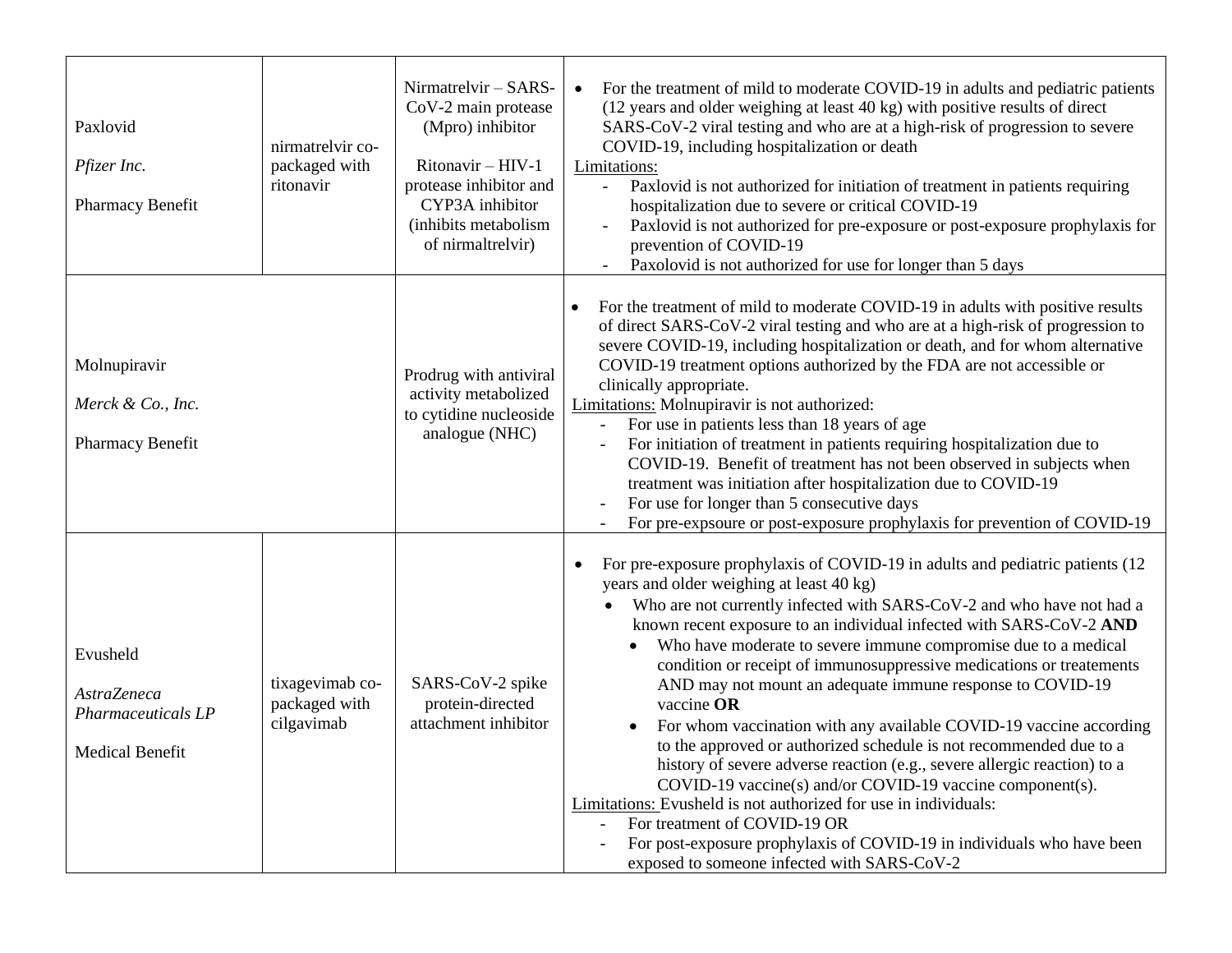| <b>Full FDA Approval</b>                        |                           |                                |                                                                                                                                                                                               |  |  |
|-------------------------------------------------|---------------------------|--------------------------------|-----------------------------------------------------------------------------------------------------------------------------------------------------------------------------------------------|--|--|
| Comirnaty                                       |                           |                                |                                                                                                                                                                                               |  |  |
| Pfizer, Inc.                                    | COVID-19<br>Vaccine, mRNA | mRNA vaccine for<br>SARS-CoV-2 | For active immunization to prevent coronavirus disease 2019 (COVID-19)<br>caused by severe acute respiratory syndrome coronavirus 2 (SARS-CoV-2) in<br>individuals 16 years of age and older. |  |  |
| <b>Medical or Pharmacy</b><br>Benefit (All LOB) |                           |                                |                                                                                                                                                                                               |  |  |
| Spikevax                                        |                           |                                |                                                                                                                                                                                               |  |  |
| Moderna US, Inc.                                | COVID-19<br>Vaccine, mRNA | mRNA vaccine for<br>SARS-CoV-2 | For active immunization to prevent coronavirus disease 2019 (COVID-19)<br>caused by severe acute respiratory syndrome coronavirus 2 (SARS-CoV-2) in                                           |  |  |
| <b>Medical or Pharmacy</b><br>Benefit (All LOB) |                           |                                | individuals 18 years of age and older                                                                                                                                                         |  |  |

| <b>FDA Authorization Change</b>                        |                           |                     |                                                                                                                                                                                                                      |  |  |
|--------------------------------------------------------|---------------------------|---------------------|----------------------------------------------------------------------------------------------------------------------------------------------------------------------------------------------------------------------|--|--|
| <b>REGEN-COV</b><br>Regeneron<br>Pharmaceuticals, Inc. | Casirivimab/<br>imdevimab | Monoclonal antibody | Due to the high frequency of the Omicron variant, REGEN-COV<br>is not currently authorized in any U.S. region. Therefore, REGEN-COV may<br>not be administered for treatment or post-exposure prevention of COVID-19 |  |  |
| <b>Medical Benefit</b>                                 |                           |                     | under the Emergency Use Authorization until further notice by the Agency.                                                                                                                                            |  |  |
| Bamlanivimab/etesevimab                                |                           | Monoclonal antibody | Due to the high frequency of the Omicron variant, bamlanivimab and<br>etesevimab are not currently authorized in any U.S. region. Therefore, these                                                                   |  |  |
| Eli Lilly and Company                                  |                           |                     | drugs may not be administered for treatment or post-exposure prevention of<br>COVID-19 under the Emergency Use Authorization until further notice by the                                                             |  |  |
| <b>Medical Benefit</b>                                 |                           |                     | Agency.                                                                                                                                                                                                              |  |  |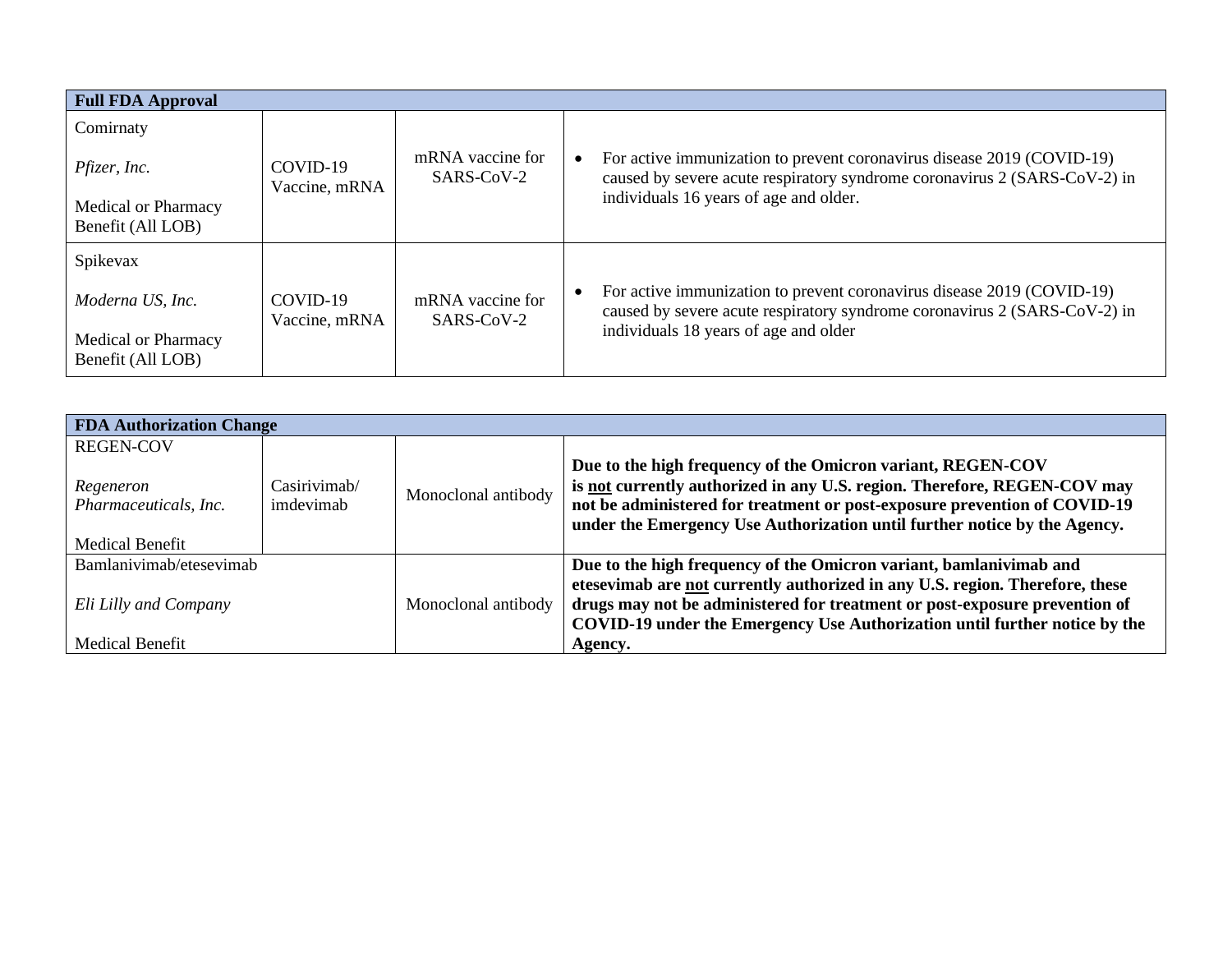A Clinical Review including Clinical Information, Efficacy Evidence, Safety Evidence, Other Considerations and a Financial Review Based on Cost Analysis were presented.

**Clinical Discussion:** No comments or questions. The committee voted to accept the recommendations as presented. None were opposed.

**Financial Discussion**: No comments or questions. The committee voted to accept the recommendations as presented. None were opposed.

#### **Outcome:**

Sotrovimab, Bebtelovimab, and Evusheld will be covered as medical benefits and will not be added to the Commercial, Marketplace, and GHP Kids pharmacy formularies. Sotrovimab, Bebtelovimab, and Evusheld will not require a prior authorization.

Paxlovid and Molnupiravir are pharmacy benefits. They will be free to patients who qualify under the Emergency Use Authorization parameters issued by the FDA. They will be added to the formulary to cover the cost of administration only at this time.

Comirnaty and Spikevax will be covered as medical or pharmacy benefits and will not require a prior authorization. They will be covered as a preventive vaccine for a \$0 copay.

The emergency use authorization for Actemra IV for the treatment of COVID-19 is currently only indicated in hospitalized patients and only applicable to the intravenous formulation. It will be limited to inpatient use only and is not covered for outpatient use at this time. It is recommended that the following note to the reviewer be added to the Medical Benefit Policy 76.0 and Part D Policy 320.0D for Actemra IV as follows:

Note to Reviewer\* If Actemra is being prescribed for COVID-19, see the FDA website for Emergency Use Authorizations at [https://www.fda.gov/emergency-preparedness-and-response/mcm-legal-regulatory-and-policy](https://www.fda.gov/emergency-preparedness-and-response/mcm-legal-regulatory-and-policy-framework/emergency-use-authorization#coviddrugs)[framework/emergency-use-authorization#coviddrugs](https://www.fda.gov/emergency-preparedness-and-response/mcm-legal-regulatory-and-policy-framework/emergency-use-authorization#coviddrugs) for current FDA authorized use. At this time, Actemra is authorized for inpatient use only for COVID-19 and would not be covered for outpatient use.

Veklury is currently available without a prior authorization as a medical benefit for Commercial, Marketplace, GHP Kids and GHP Family and a medical or pharmacy benefit for Geisinger Gold. No changes are recommended at this time.

The EUA for Olumiant is limited to inpatient use and Olumiant for the treatment of COVID-19 will be provided to inpatient pharmacies only by Lilly Authorized Specialty Distributors. Olumiant for the treatment of COVID-19 will not be available at retail pharmacies and is not authorized for outpatient use. The following note for the reviewer should be added to the Commercial Policy 530.0 and the Part D Policy 686.0D for Olumiant.

Note to Reviewer<sup>\*</sup> If Olumiant is being prescribed for COVID-19, see the FDA website for Emergency Use Authorizations at [https://www.fda.gov/emergency-preparedness-and-response/mcm-legal-regulatory-and-policy](https://www.fda.gov/emergency-preparedness-and-response/mcm-legal-regulatory-and-policy-framework/emergency-use-authorization#coviddrugs)[framework/emergency-use-authorization#coviddrugs](https://www.fda.gov/emergency-preparedness-and-response/mcm-legal-regulatory-and-policy-framework/emergency-use-authorization#coviddrugs) for current FDA authorized use. At this time, Olumiant is authorized for inpatient use only for COVID-19 and would not be covered for outpatient use.

At this time, REGEN-COV, Casirivimab/imdevimab, and Bamlanivimab/etesevimab are unavailable in Darwin which is consistent with the current status of the EUA. No changes are needed at this time, since they are medical benefits and are not currently on the pharmacy formularies.

Additional evidence of the criteria used to make this decision can be found in the drug review presented to the committee.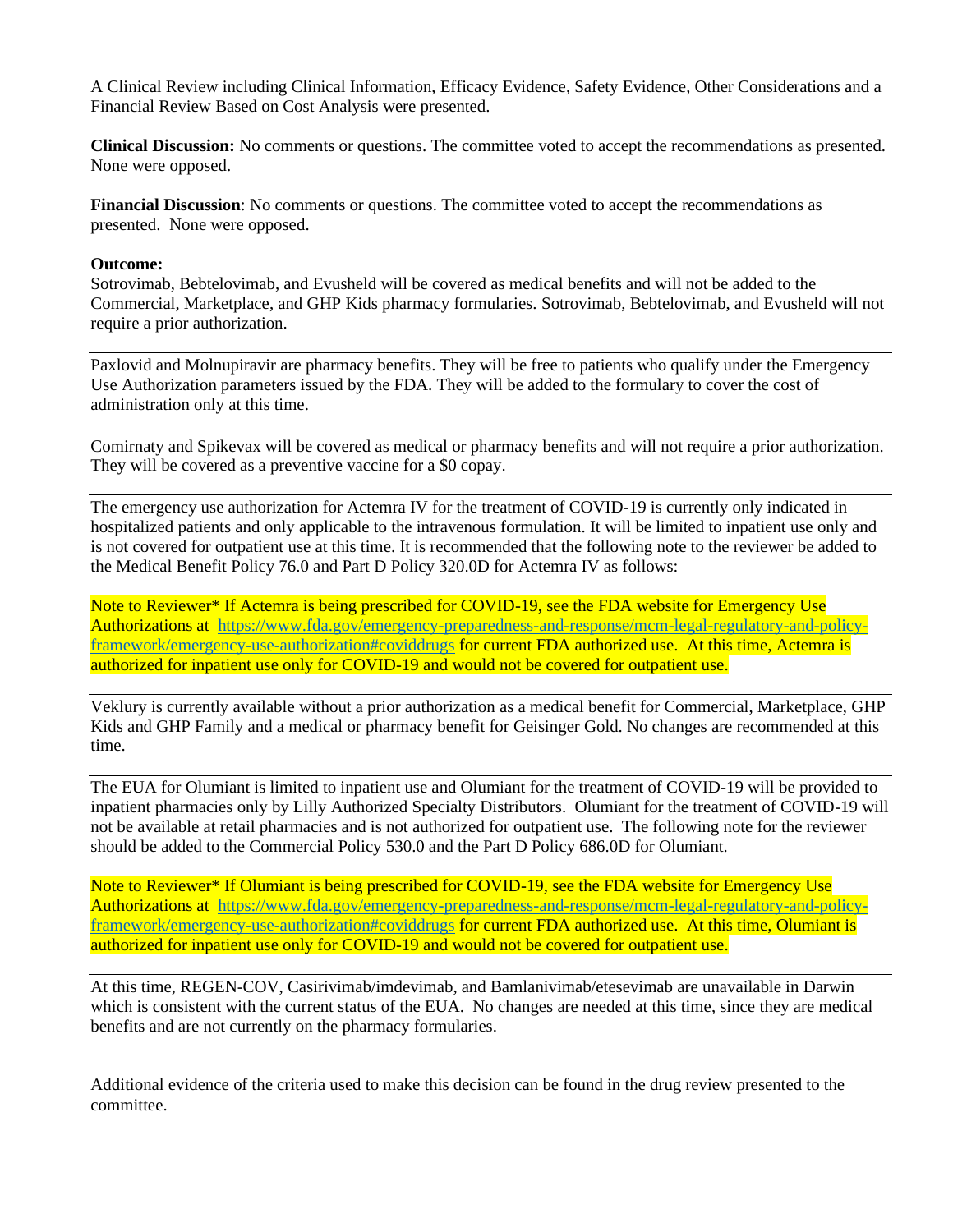# **FAST FACTS**

## **Caplyta (lumateperone)**

**Updated Indication:** Caplyta is now FDA approved for the treatment of depressive episodes associated with bipolar I or II disorder (bipolar depression) in adults, as monotherapy and as adjunctive therapy with lithium or valproate

Previously this was only indicated for the treatment of schizophrenia in adults.

**Current formulary status:** Caplyta is a pharmacy benefit and is on the Brand Non-Preferred tier that requires prior authorization.

**Recommendation:** Recommend adding the following criteria to the Caplyta policy:

### **For Bipolar Depression**

- Medical record documentation of age greater than or equal to 18 years **AND**
- Medical record documentation of a diagnosis of depressive episodes associated with bipolar I or bipolar II disorder (bipolar depression) **AND**
- Medical record documentation of therapeutic failure on, intolerance to, or contraindication to quetiapine

**Discussion:** No comments or questions.

**Outcome:** The committee voted to accept the recommendations as presented. None were opposed.

Additional evidence of the criteria used to make this decision can be found in the drug review presented to the committee.

# **Kisqali (ribociclib) & Kisqali Femara Co-pack (ribociclib/letrozole)**

**Updated Indication:** Kisqali and Kisqali Femara Co-pack are now indicated for male patients. The indications have been revised as follows:

Kisqali is indicated for the treatment of adult patients with hormone receptor (HR)-positive, human epidermal growth factor receptor 2 (HER2)- negative advanced or metastatic cancer in combination with:

- An aromatase inhibitor as initial endocrine-based therapy or
- Fulvestrant as initial endocrine-based therapy or following disease progression on endocrine therapy in postmenopausal women or in men

Kisqali Femara Co-pack is indicated as initial endocrine-based therapy for the treatment of adult patients with hormone receptor (HR)-positive, human epidermal growth factor receptor 2 (HER2)- negative advanced or metastatic breast cancer.

**Current formulary status:** Kisqali and Kisqali Femara Co-pack: Oral Oncology Brand NP tier (\$0 Copay), requires PA